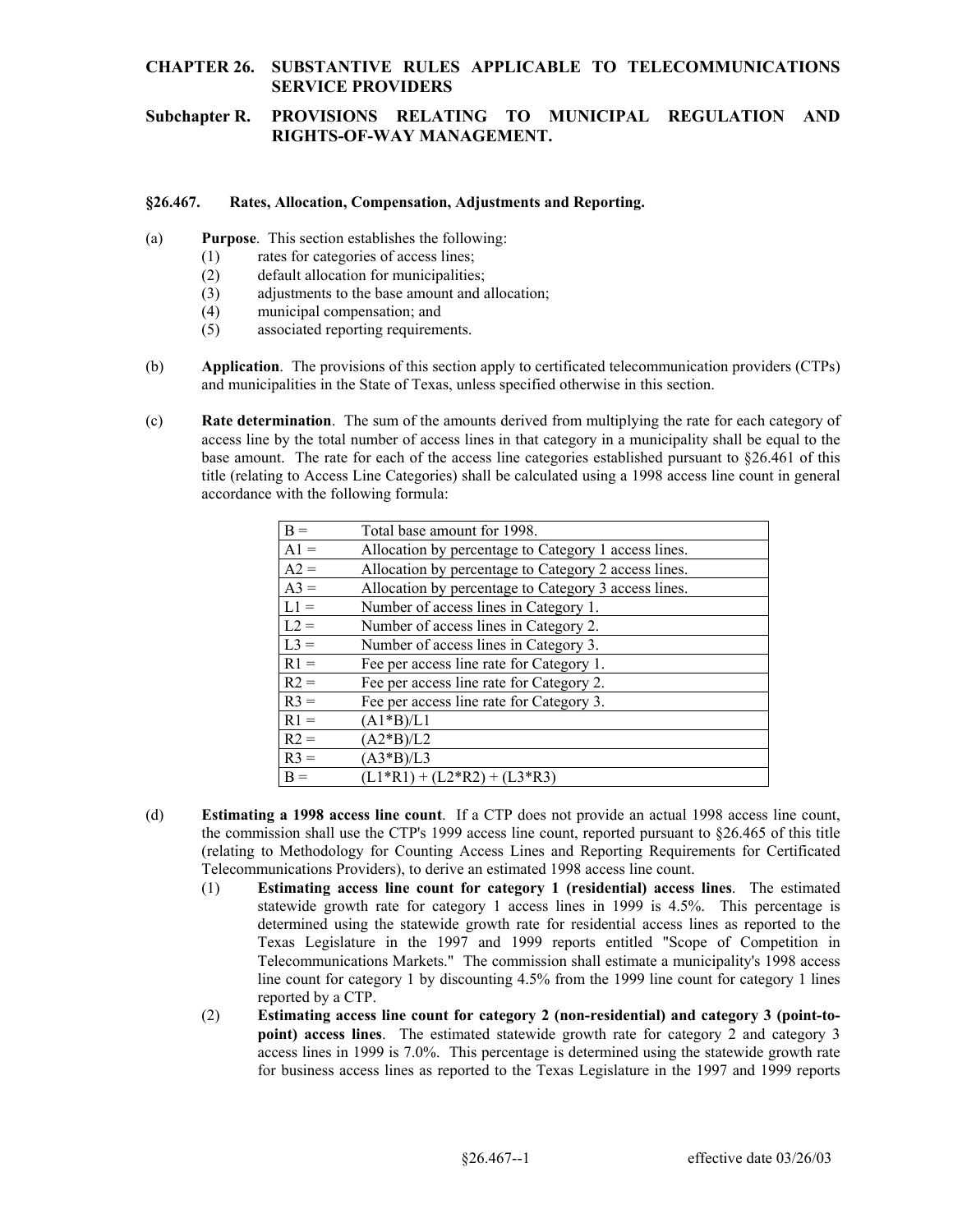# **Subchapter R. PROVISIONS RELATING TO MUNICIPAL REGULATION AND RIGHTS-OF-WAY MANAGEMENT.**

### **§26.467(d)(2) continued**

entitled "Scope of Competition in Telecommunications Markets." The commission shall estimate a municipality's 1998 access line count for category 2 and category 3 by discounting 7.0% from the 1999 line count for category 2 and category 3 lines reported by a CTP.

### (3) **Municipal request for exception.**

- (A) No later than March 15, 2000, a municipality may request the use of a municipalityspecific growth rate(s), by category, for estimating its 1998 access line count, instead of using the estimated statewide growth rates determined under paragraphs (1) and (2) of this subsection. The municipality's request shall include its proposed growth rates(s), along with proof and methodology for deriving the growth rate(s), from public and verifiable sources.
- (B) No later than March 15, 2000, a municipality that requests to use a municipalityspecific growth rate(s) shall provide a copy of its filing to all CTPs that have filed access line counts for the municipality.
- any. In order to be considered, an objection must include actual 1998 line count (C) No later than March 31, 2000, any CTP that has filed access line counts for that municipality may file objections to the municipality's proposed growth rate(s), if data for that municipality.
- (D) Until resolution of the request approval process, the estimated statewide growth rate(s) determined under paragraphs (1) and (2) of this subsection shall be used to determine the municipality's 1998 access line count. Upon resolution of any objections to the request approval process, the commission shall develop a new access line count for 1998 incorporating the new growth rate(s), by category, as appropriate.
- (e) **Default allocation**. The commission's default allocation shall be a ratio of 1:2.3:3.5 for access line categories 1, 2, and 3 respectively. This default allocation represents an average of all allocation ratios filed by municipalities with the commission pursuant to  $\S26.463$  of this title (relating to Calculation and Reporting of a Municipality's Base Amount).
	- (1) The commission shall establish access line rates for municipalities using the default allocation unless a municipality has filed its own allocation pursuant to §26.463 of this title.
	- subsection (g) of this section or revises its allocation pursuant to subsection (h) of this (2) The access line rates established by the commission for municipalities using the default allocation shall remain in effect until a municipality updates its initial allocation pursuant to section.
- be implemented no later than 90 days from the date the commission establishes the rates. These (f) **Initial rates**. No later than March 1, 2000, the commission shall establish rates for each category of access line in a municipality. These rates shall be considered to be initial rates. The initial rates shall initial rates shall remain in effect until the rates are updated pursuant to subsection (g) of this section or revised pursuant to subsection (h) of this section.
- (g) **Updated rates**. No later than April 14, 2000, the commission shall establish updated rates for each category of access line in a requesting municipality. The initial rates established under subsection (f) of this section shall be updated to incorporate municipal filings pursuant to paragraph (1) of this subsection and/or CTP filings pursuant to paragraph (2) of this subsection, as appropriate. Subject to approval by the commission, the updated municipal and CTP information shall be used to establish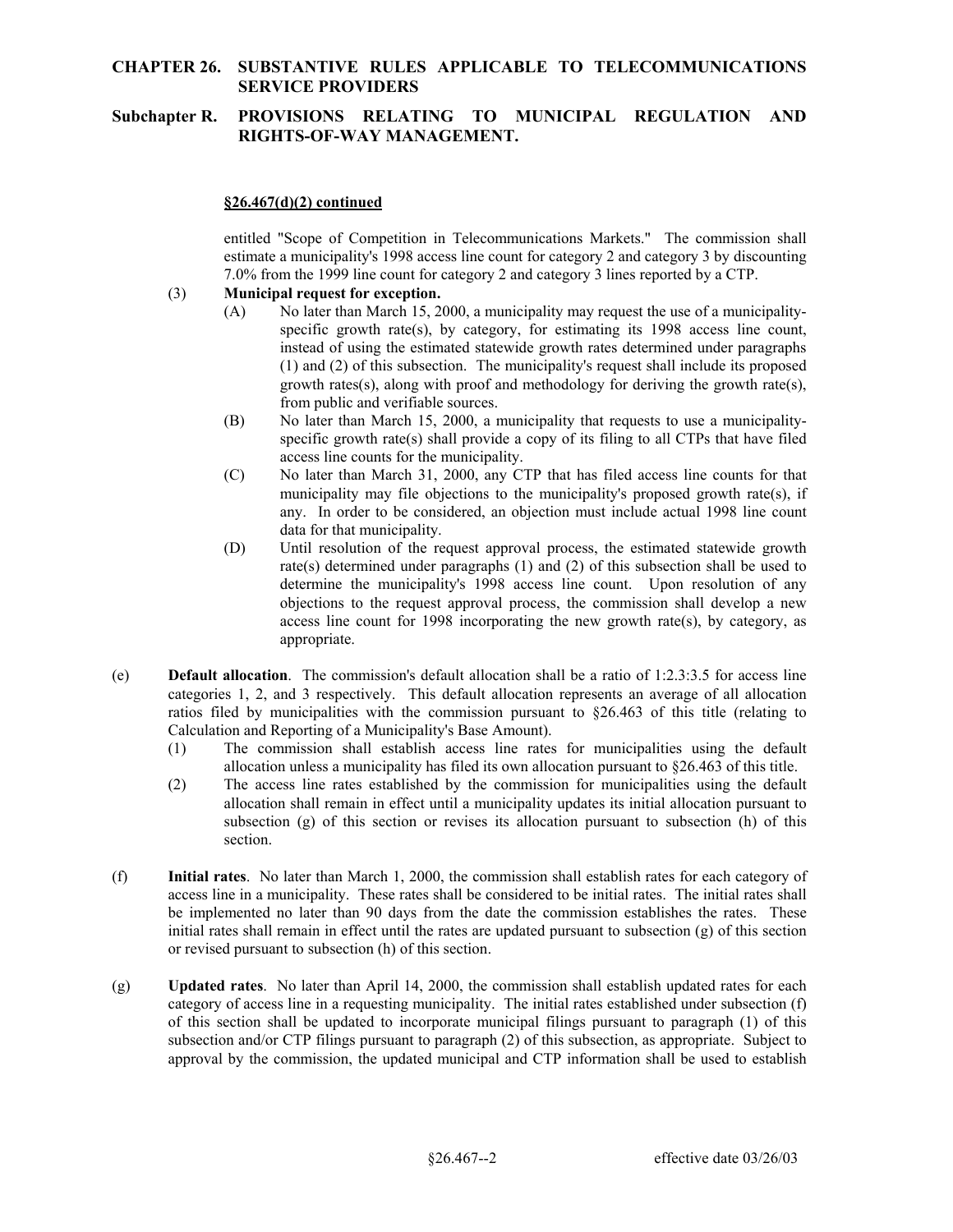# **Subchapter R. PROVISIONS RELATING TO MUNICIPAL REGULATION AND RIGHTS-OF-WAY MANAGEMENT.**

### **§26.467(g) continued**

updated access line rates. The updated rates shall be in effect until revised pursuant to subsection (h) of this subsection.

- may update its base amount and allocation filed with the commission pursuant to §26.463 of (1) **Updates to municipal base amount filings.** No later than March 31, 2000, a municipality this title. No later than March 31, 2000, a municipality that filed a request to update its base amount and/or allocation shall forward a copy of its filing to all CTPs who have filed access line counts for the municipality.
	- (A) Updates to base amount. A municipal filing for updates to base amount shall use a methodology for calculating the base amount that is consistent with §26.463 of this title, and shall include appropriate justification for the update. Appropriate justification may include:
		- (i) receipt of late payments from CTPs attributable to 1998 usage of rights-ofway;
		- (ii) reduction to judgment of disputed payments attributable to 1998 usage of rights-of-way;
		- way: (iii) settlement of disputed payments attributable to 1998 usage of rights-of-
		- and measurable amount due to specifically prescribed fee rate escalations (iv) eligibility under effective agreements or ordinances to receive a known provisions for the period between January 1, 2000 and March 1, 2000; and
		- (v) an inadvertent base amount computational error.
	- (B) Updates to allocation. A municipality that has filed with the commission its own allocation pursuant to §26.463 of this title may file an updated allocation no later than March 31, 2000.
- (2) **Updates to CTP access line counts**. No later than March 15, 2000, a CTP may request to update its access line count filed with the commission pursuant to §26.465 of this title. A CTP's request for updates to access line count shall use a methodology for counting access lines that is consistent with §26.465 of this title, and shall include appropriate justification for the update. Appropriate justification may include, but is not limited to:
	- (A) an inadvertent access line count computational error;
	- (B) reconciliation of reported retail and resold access line lines; and
	- (C) access line counting issues associated with merger, sale, or transfer of CTPs.
- (3) **Choosing lower than maximum rate(s).** The rates obtained by applying the allocation to the base amount and dividing the amounts allocated to each category by the appropriate number of access lines in that category in a municipality shall be considered to be maximum rates for a municipality. No later than March 31, 2000, a municipality that wishes to choose lower access line rate(s) than the maximum initial rates established under subsection (f) of this section, shall notify the commission and all CTPs that filed access line counts for that municipality of the lower access line rate(s) it chooses. If a municipality's request to choose lower initial rate(s) is higher than its updated rates, the updated rates shall remain in effect until revised pursuant to subsection (h) of this section.
- (h) **Revised rates**. No later than October 15 of each calendar year, upon request from a municipality pursuant to paragraphs (l) and (2) of this subsection, the commission shall establish revised access line rates for each category of access line in a municipality, as applicable. A CTP shall apply the revised rates to access lines in a municipality in January of the next calendar year and compensate a municipality pursuant to the revised rates.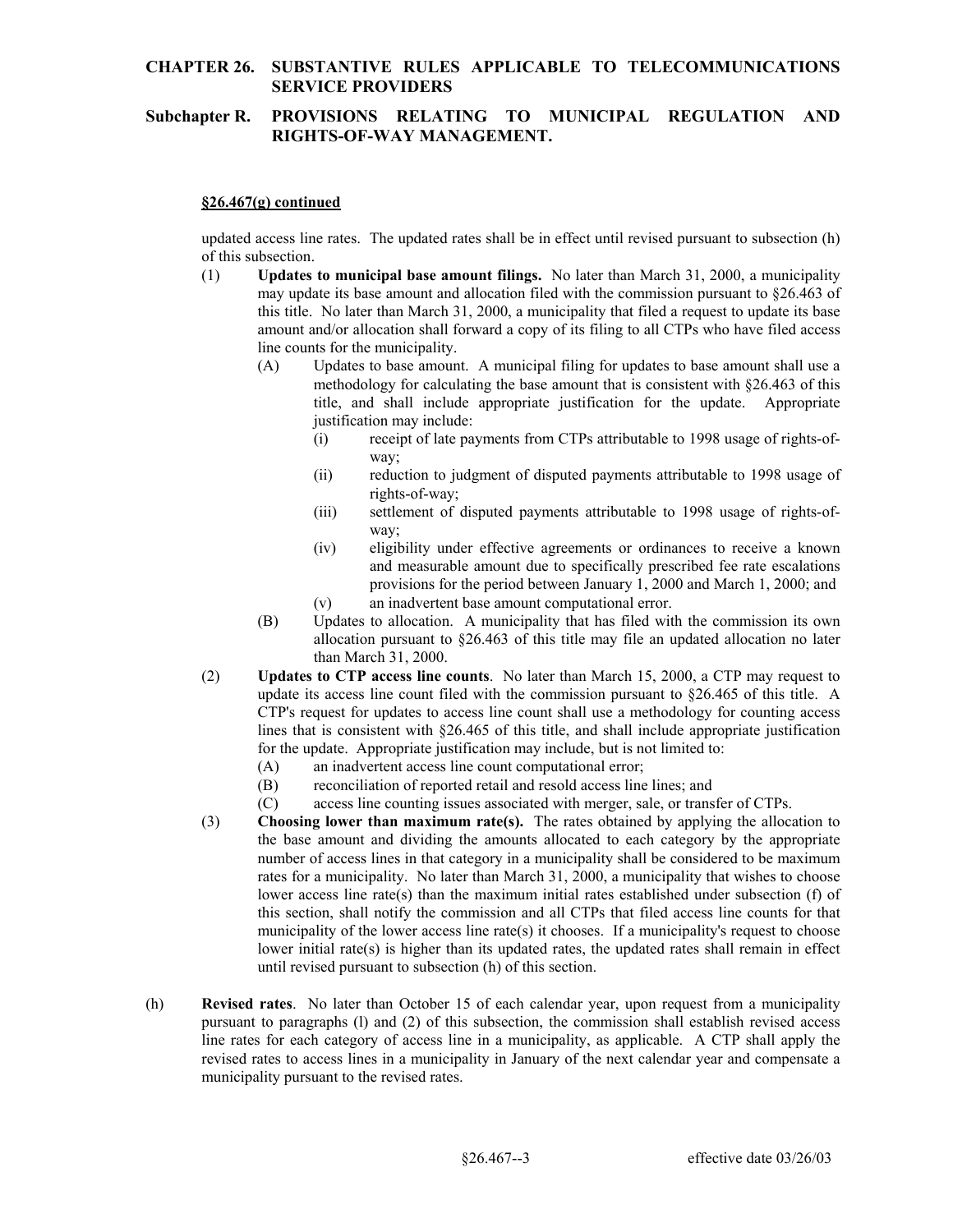# **Subchapter R. PROVISIONS RELATING TO MUNICIPAL REGULATION AND RIGHTS-OF-WAY MANAGEMENT.**

### **§26.467(h) continued**

- municipality may change its rates within the maximum rates by notifying the commission indicate the rates that it wishes to have the commission apply in the next calendar year. (1) **Adjustments within established rates.** No later than September 1 of each calendar year, a and all CTPs in that municipality that its wishes to revise its access line rate for the next calendar year. In its notification to the commission and the CTPs, the municipality shall Upon such notification, the commission shall revise the rates accordingly.
- more than once every 24 months, a municipality may petition a modification of the default (2) **Revising allocation formula.** No later than September 1 of each calendar year, and not allocation or its own allocation by notifying the commission and all affected CTPs in the municipality. In its notification to the commission and the CTPs, the municipality shall designate the allocation that it wishes to have the commission apply in the next calendar year.

#### (i) **Resolution of municipal allocations.**

- (1) The commission shall implement a municipality's allocation unless, the commission determines that the allocation is not just and reasonable, is not competitively neutral, or is discriminatory.
- (2) No later than March 15, 2000 any affected CTP may complain regarding a municipality's initial allocation filed pursuant to  $\S 26.463$  of this title. No later than April 7, 2000 any affected CTP may complain regarding a municipality's updated allocation filed pursuant to subsection  $(g)(1)(B)$  of this section. No later than September 15 of any calendar year any affected CTP may complain regarding a municipality's revised allocation filed pursuant to subsection  $(h)(2)$  of this section.
- (3) Where the market price of a telecommunications service is less than or equal to the amount derived from multiplying the access line rates with the number of access lines used to provide that service, the allocation used to develop the access line rate shall be presumed to be discriminatory, not just and reasonable and not competitively neutral.
- (j) **Consumer price index (CPI) adjustment to commission-established rates.** Beginning 24 months after the commission establishes access line rates, the commission shall annually adjust the rates per access line by category for each municipality by an amount equal to one-half the annual change, if any, in the most recent consumer price index (CPI), as determined by the Federal Bureau of Labor Statistics.
- (k) **CTP implementation of commission-established rates.** The requirements listed in this subsection shall apply to all CTPs in the State of Texas, except those exempted pursuant to §26.465 of this title.
	- (1) **Interim compensation.** CTPs shall continue to compensate municipalities at the rates required under the terms of the expired or terminated agreements or ordinances until the CTP implements the commission-established rates. A CTP not subject to an existing franchise agreement or ordinance that wants to construct facilities to offer telecommunications services in the municipality shall pay fees that are competitively neutral and nondiscriminatory, consistent with the charges of the most recent agreement or ordinance between the municipality and the CTP serving the largest number of access lines within the municipality until the right-of-way fees established by the commission take effect.
	- (2) **Billing systems.** A CTP shall develop and maintain billing systems as necessary to implement access line rates, by category, as established by the commission. These systems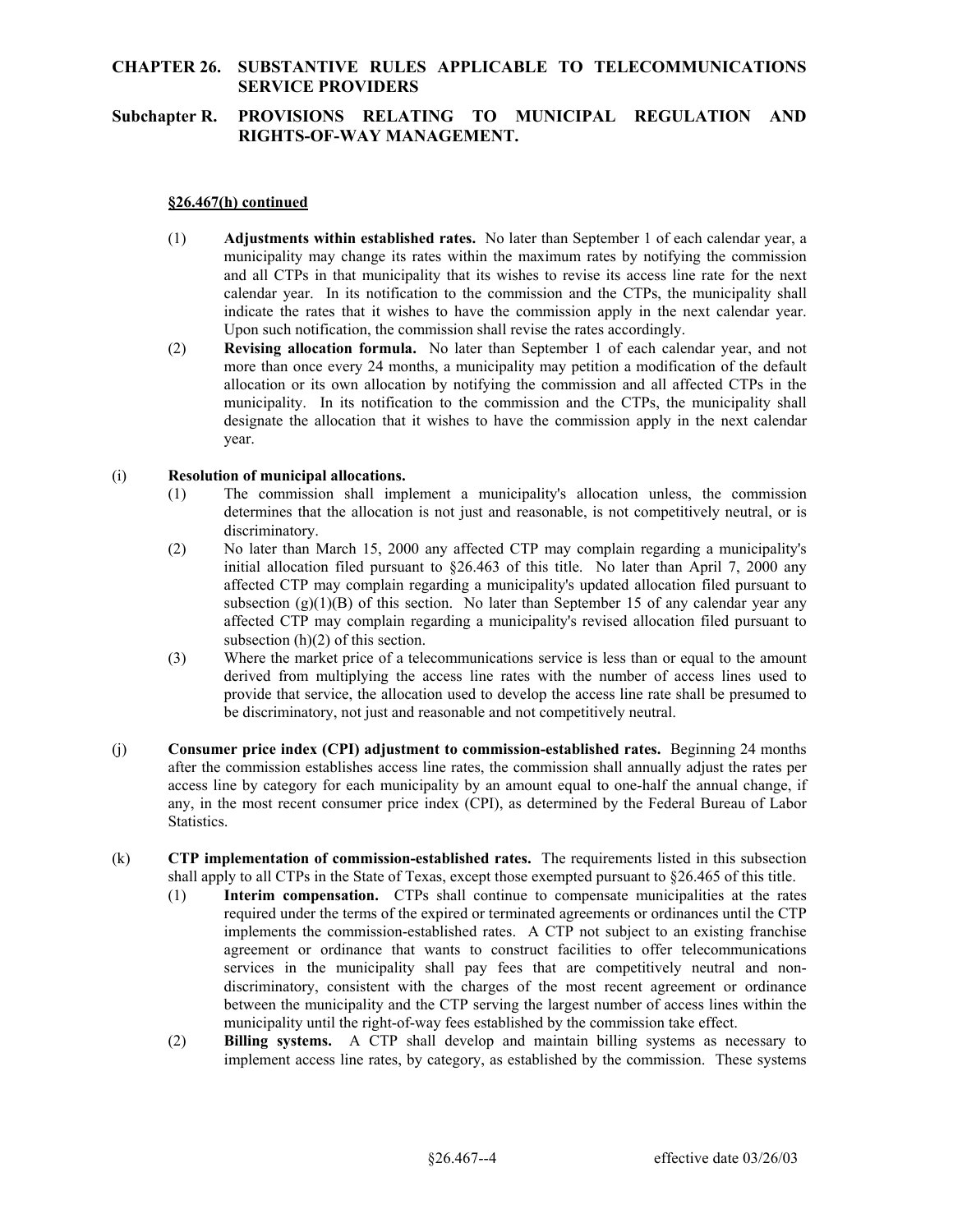# **Subchapter R. PROVISIONS RELATING TO MUNICIPAL REGULATION AND RIGHTS-OF-WAY MANAGEMENT.**

must be sufficient to substantiate compliance with the access line reporting requirements in this section.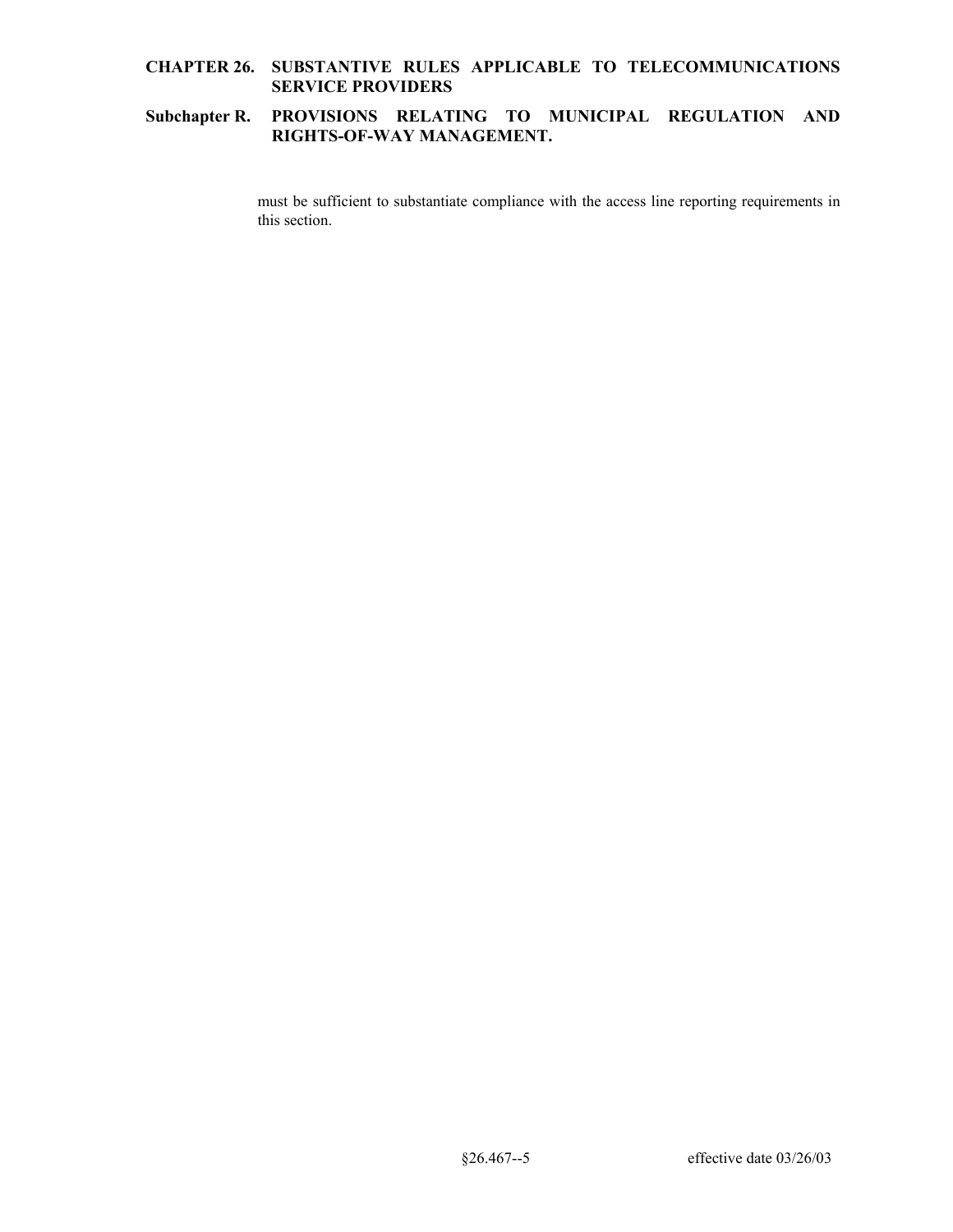# **Subchapter R. PROVISIONS RELATING TO MUNICIPAL REGULATION AND RIGHTS-OF-WAY MANAGEMENT.**

#### **§26.467(k) continued**

 municipality, absent a reporting arrangement as described in subsection (l) of this section. (3) **Quarterly compensation and reporting.** All CTPs are responsible for reporting to the commission their own quarterly access line count report and compensating each All CTPs shall implement commission-established rates for each quarter. Unless otherwise specified, periodic reporting shall be consistent with this subsection and §26.465 of this title.

#### (A) **Quarterly access line count report.**

- (i) No later than 45 days from the end of the preceding calendar quarter, a CTP shall file a quarterly access line count report for the preceding calendar quarter with the commission.
- (ii) The quarterly access line count report shall include a count of the number of access lines, by category, by municipality, for the end of each month of the preceding quarter.
- (iii) If a CTP deducts or includes a direct write-off pursuant to subsection (m)(2) of this section, the CTP shall complete a reconciliation report, showing a monthly delineation of the amount added to the total payment due to previously uncollectible direct write-offs, and the amount deducted from the total payment due to direct write-offs. This report shall be part of the quarterly access line count report filing.
- (iv) The report shall exclude lines that are resold, leased or otherwise provided to other CTPs unless the CTP is reporting on behalf of another CTP pursuant to subsection (l) of this section.
- (v) The CTP contact person listed in the Municipal Access Line Reporting System (MARS) at the time that the quarterly access line counts are entered for each quarter shall be the duly authorized representative of the CTP who certifies that the information contained in the report is based upon personal knowledge and is true and correct.
- (vi) The CTP shall respond to any request for additional information from the commission within 30 days from receipt of the request.
- (vii) Reports required under this subsection may be used by the commission only to verify the number of access lines that serve customer premises within a municipality.
- (viii) On request and subject to the confidentiality protections of the Local Government Code, §283.005, each CTP shall provide each affected municipality with a copy of the report required by this subsection.

#### (B) **Compensation.**

- (i) All CTPs shall apply the most recent commission-established rates to access lines in a municipality.
- (ii) The municipal compensation shall be an amount equal to the rate per category of access line multiplied by the number of access lines in that category in that municipality at the end of each month in a calendar quarter as reflected in reports filed pursuant to subparagraph (A) of this paragraph.
- (iii) All payments for calendar quarters shall be made no later than 45 days from the end of that quarter.

### (4) **Adequate proof of reporting and compensation responsibilities**.

- (A) Definition of "underlying CTP" and "reselling CTP."
	- (i) An underlying CTP is a CTP that owns facilities or provides facilities or capacity to another CTP in the rights-of-way of municipalities.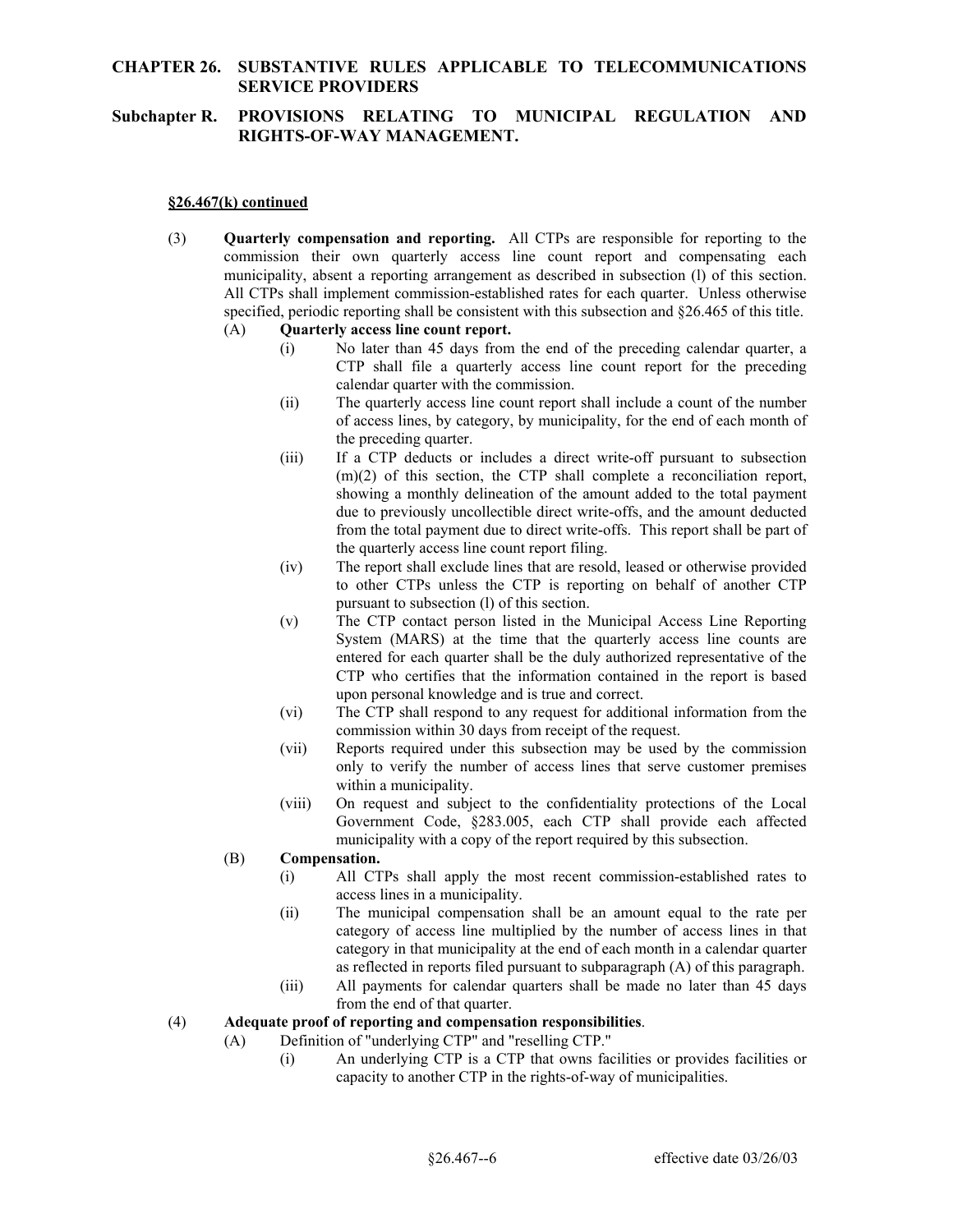# **Subchapter R. PROVISIONS RELATING TO MUNICIPAL REGULATION AND RIGHTS-OF-WAY MANAGEMENT.**

### **§26.467(k)(4)(A) continued**

- (ii) A reselling CTP is a CTP to whom an underlying CTP resold, leased or otherwise provided access lines that extend to the end-use customer's premises.
- (B) For the purposes of this paragraph, "adequate proof" shall consist of a written agreement that specifically cites, and assigns responsibility for compliance with, the Texas Local Government Code, Chapter 283, and the reporting and compensation requirements of this subchapter.
- (C) To ensure that each CTP reports and compensates municipalities for those lines that it uses to serve end-use customers, underlying CTPs and their reselling CTPs shall, as part of their business relationship, enter into an agreement that meets the adequate proof standard of this paragraph.
- (D) An underlying CTP shall obtain adequate proof that the reselling CTP will directly report its lines and remit the related payments to municipalities.
- (E) A reselling CTP must provide adequate proof to the underlying CTP upon request.
- (F) The underlying CTP must acquire this adequate proof within 90 days of the effective date of this section, at the time of the signing of an initial interconnection agreement, or at the time of signing its agreement for the provision of services if the parties do not have an interconnection agreement
- (G) If the underlying CTP fails to obtain adequate proof that the reselling CTP will include the access line in its monthly count and remit payment on those access lines to the municipality, the underlying CTP must include such lines in its monthly count of access lines and remit a right-of-way fee to the municipality.
- (H) A CTP, whether an underlying CTP or reselling CTP, shall make its adequate proof agreements available for review by municipalities and the commission upon request.
- (l) **Alternate reporting and compensation arrangements**. Notwithstanding any other subsection, a CTP shall be subject to the following terms when making alternate reporting and compensation arrangements.
	- (1) For the purposes of this subsection, "underlying CTP" and "reselling CTP" shall have the same meanings as assigned in subsection (k) of this section.
	- (2) **Designated reporting party.** A CTP may reach a written agreement separate from any other agreement, including the adequate proof agreement, to have a designated reporting party fulfill the reporting and compensation requirements of this section on its behalf. If the CTP is a reselling CTP, the designated reporting party may be the underlying CTP.
		- (A) If such an agreement is reached, the designated reporting party shall file the quarterly access line count report in each municipality, by category, on behalf of the CTP, and also compensate the municipality for those lines.
		- (B) The designated reporting party shall file the quarterly access line count report for each municipality, by category, with the commission on a disaggregated basis by CTP.
		- (C) Nothing in this subsection shall prevent a designated reporting party from charging a reasonable administrative fee for reporting and compensating a municipality on behalf of a CTP.
		- (D) Nothing in this subsection shifts the liability from a CTP, reselling or otherwise, for non-payment of municipal compensation and failure to report pursuant to this section.